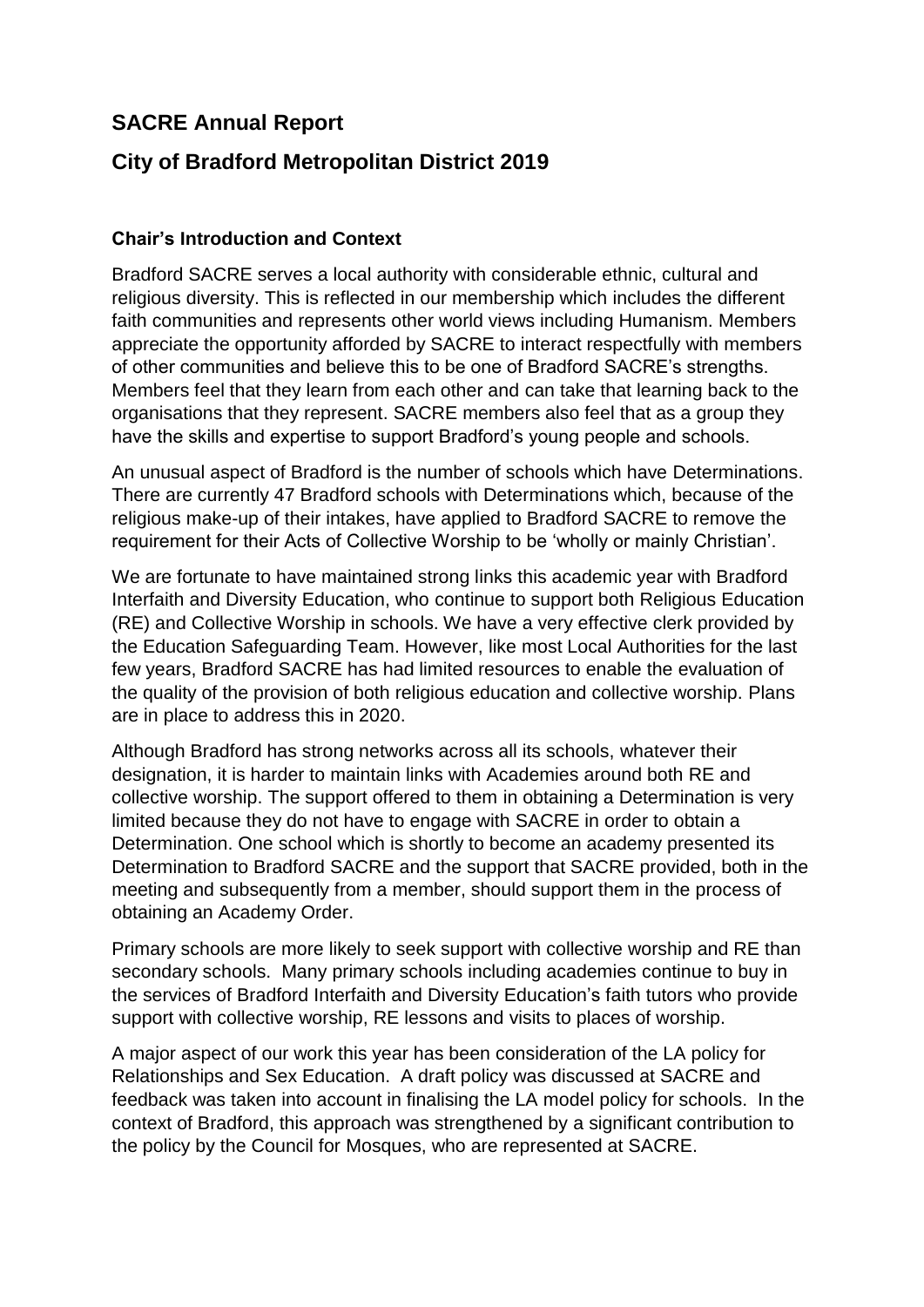Our plans for next year include continuing to hold termly network meetings for RE co-ordinators. We have also secured sufficient funding to carry out formal monitoring of the quality of Religious Education in Bradford schools. We have developed a set of principles to ensure that this is a developmental process as well as providing information for SACRE and Bradford LA.

We will also be holding a meeting of a Young SACRE in the Spring Term 2020.

# **Advice to statutory bodies**

The Local Authority has strong representation in SACRE through both Elected Members and Officers who act as a conduit to other officers and members.

The chair of SACRE was invited to speak at East Yorkshire SACRE in July. This invitation came about as a result of our presentation to NASACRE at the 2018 National Conference. Bradford SACRE has shared its Collective Worship guidance with North Yorkshire SACRE.

SACRE provided advice to the Local Authority Governor Service on the inclusion of RE in curriculum. The chair of SACRE attended the training in support.

# **Standards and Quality of Provision of RE**

In summer 2019 there were 33 mainstream secondary schools in Bradford, including academies and free schools but not independents. All but one had a year 11 cohort.

Of the 32 possible schools, 29 schools entered at least one pupil for full course GCSE Religious Studies in 2019; 28 of a possible 31 schools did so in 2018. One school entered pupils for the short course only in 2019; two schools entered no pupils at all. Of the two schools with no entries, one only entered one pupil last year; the other entered no pupils last year. A number of schools entered considerably fewer than the full cohort.

# **GCSE Entries**

A) Full course

In 2019, 2571 pupils were entered for the full course, which was 42.3% of the cohort, an increase on last year. In 2018, 2281 pupils were entered, which was 38.4% of the cohort.

In 2019 state funded schools nationally entered 35.1% of the cohort which significantly lower than the figure for Bradford. In 2018 the figure was 34.1%.

## B) Short course

In 2019, 252 pupils were entered for the short course which makes the total number overall 2823, an overall percentage of 46.4% which is an increase.

In 2018, 212 Bradford pupils were entered for the short course, a total percentage of 41.9%.

Nationally in state funded schools it was an overall percentage of 37.6% in 2019 and 36.8% in 2018, suggesting that RE is a relatively popular choice in Bradford.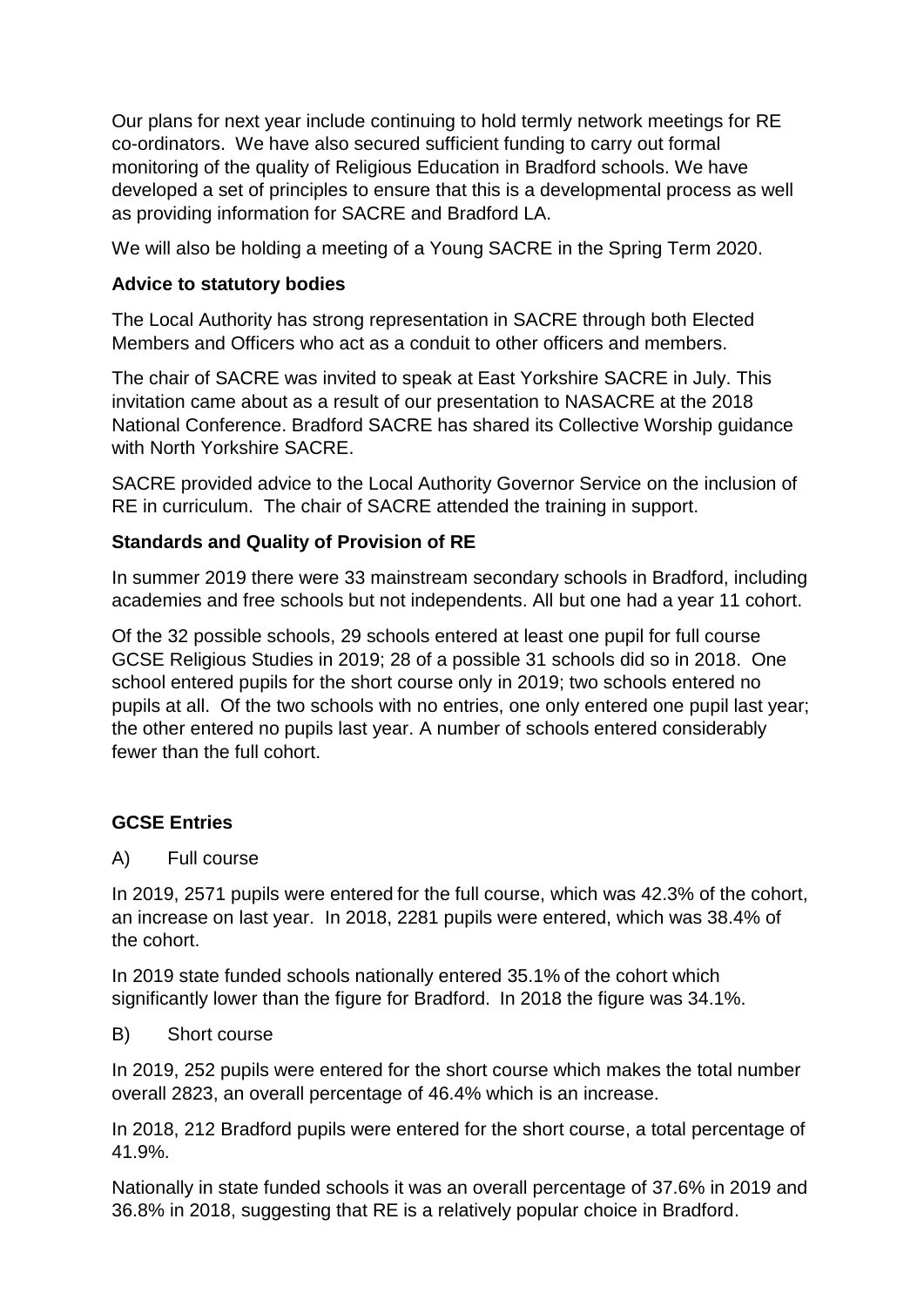## **GCSE Outcomes**

For the full course, Bradford state funded school pupils achieved 59.5% grades 9-4 and 96.9% 9-1, compared to 72.2% and 98.6% the previous year.

State funded school pupils nationally achieved 70.3% grades 9-4 and 97.9 at grades 9-1, similar to 2018 figures of 71.0 % grades 9-4 and 98.2% grades 9-1.

### **Withdrawal from RE and Complaints**

The clerk to SACRE was made aware of one withdrawal from RE this year.

SACRE discussed a complaint received by a parent whose son has asked for prayer facilities to be made available at his school. The request was denied and the parent asked for SACRE's support. We provided a guidance document to the school and the parent, and an elected councillor who is a member of SACRE attended meetings at the school as a mediator.

### **Agreed Syllabus**

2019/20 is the fourth year of the current syllabus. The next review will begin in the 2020/2021 academic year, assuming no national changes before that date.

### **Collective Worship**

Support to schools in relation to Collective Worship in 2019 was mainly to schools requesting Determinations. The guidance published last year includes evaluation tools which are accessible to schools for their own evaluation of the quality of their worship. [Link to guidance](file://bradford.gov.uk/datavault/cyp/ES/Diversity_and_Cohesion/SACRE/Policies/Collective%20Worship%20Model%20Policy%20June%2018.doc)

Other than for schools with Determinations, it is difficult to make a judgement about the quality of Collective Worship across the District. We have continued to hold termly networks for RE coordinators. The teachers value these meetings and continue to request further support for Collective Worship as well as RE.

There are currently 16 Local Authority maintained schools which have Determinations, and 31 Academies. As well as supporting maintained schools, we will continue to support academies with determination applications, on the understanding that we have no statutory role and they may choose whether or not to engage with us.

## **SACRE Management**

#### **Attendance at SACRE**

A significant number of attendees make a regular commitment to meetings. However, the other commitments of some members which reduces attendance and the filling of vacancies are both issues.

There are currently vacancies on all except Committee D. In 2019 there have been 5 resignations, 5 dismissals of members who haven't attended, and we have welcomed 7 new members. One member transferred from Committee B to C.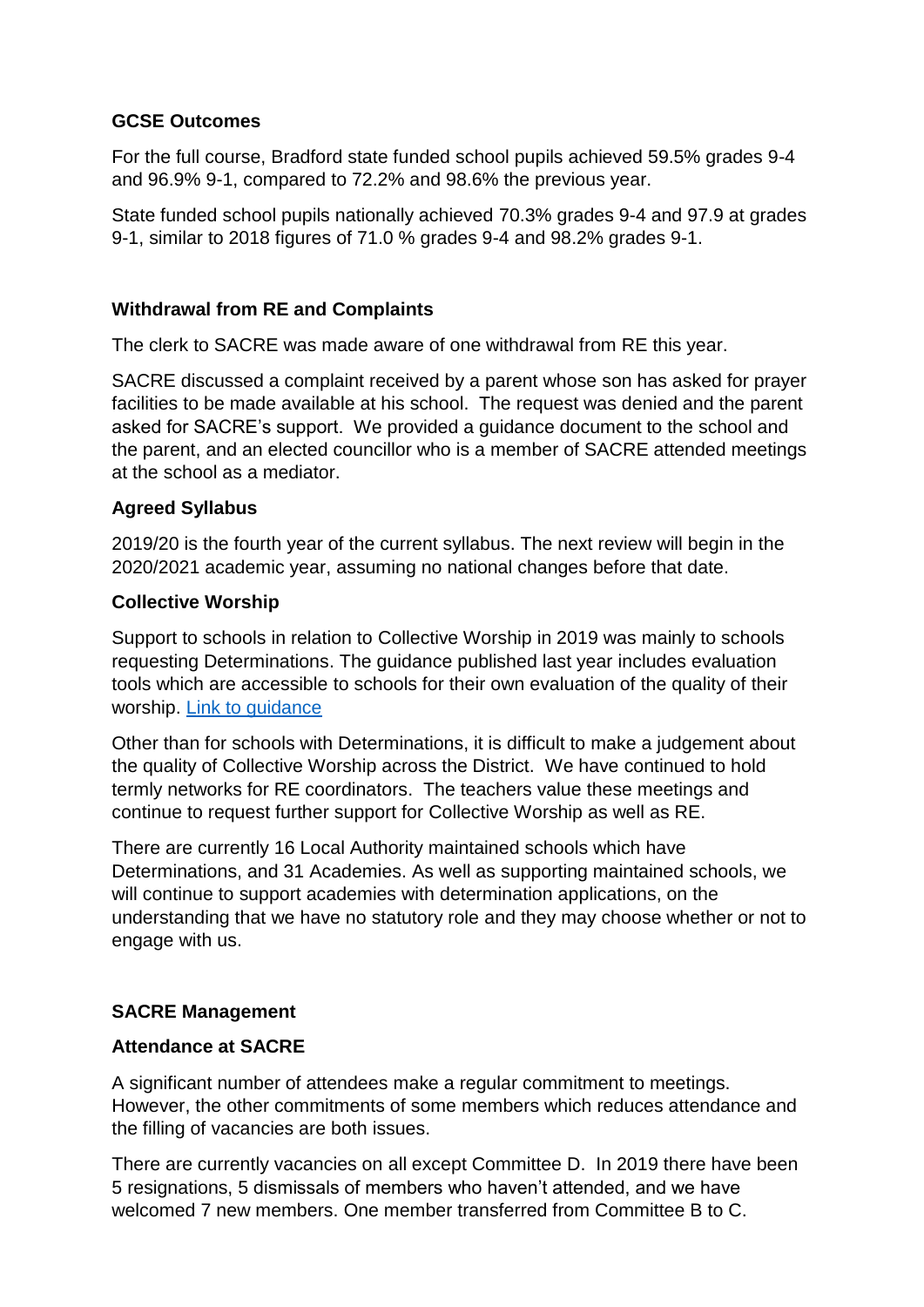There are currently 19 of a possible 23 members on Committee A, 3 of a possible 5 on Committee B, 3 of a possible 6 on Committee C and a full complement of 5 on Committee D.

# **Attendance by committee at each meeting in 2019**

|           | 5.2.19   |        | 11.4.19  |        | 3.7.19   |        | 2/10/19  |        | 5/12/19  |        |
|-----------|----------|--------|----------|--------|----------|--------|----------|--------|----------|--------|
| Committee | Possible | actual | possible | actual | possible | actual | possible | actual | possible | actual |
|           | 15       |        | 17       |        | 19       | 9      | 18       |        | 19       |        |
| В         | 4        |        |          |        | 5        |        |          |        |          |        |
|           |          |        |          |        |          | C      | ◡        |        |          |        |
|           | 5        |        |          | ⌒      | 5        | ◠<br>P | C        |        |          |        |

## **Membership at the end of 2019**

| Representing<br><b>Buddhist</b>  | <b>Committee Forename</b><br>A | Takao                | <b>Surname</b> |
|----------------------------------|--------------------------------|----------------------|----------------|
|                                  |                                |                      | Maruyama       |
| Christian (Independent Churches) | A                              | Meg                  | Henry          |
| Christian (Methodist)            | A                              | <b>Rev Graeme</b>    | Dutton         |
| Christian (Moravian)             | A                              | Maureen              | Colbert        |
| Christian (Quaker)               | A                              | John                 | Cope           |
| Christian (Salvation Army)       | A                              | Claire               | Whybrow        |
| Christian (Roman Catholic)       | A                              | Tim                  | Garthwaite     |
| Hindu                            | A                              | Ravinder             | Dharni         |
| Hindu                            | A                              | Rajni                | Parmar         |
| Humanist                         | A                              | Dermot               | <b>Bolton</b>  |
| Jewish Community                 | A                              | Tamar                | Yellin         |
| Muslim                           | A                              | Dr Sharif Kaf        | Al-Ghazal      |
| Muslim (Women's Council)         | A                              | Saadia               | Mushtaq        |
| Muslim (Council for Mosques)     | A                              | Ishtiaq              | Ahmed          |
| Muslim (Women's Association)     | A                              | Farha                | Patel          |
| Muslim (Iqra Education)          | A                              | Mohammed             | Saleem         |
| Sikh                             | A                              | Surinder             | Jagpal Kaur    |
| Sikh                             | A                              | Sukhdev              | Singh          |
| Church of England                | B                              | Mike                 | de Villiers    |
| Church of England                | B                              | <b>Rev Robert</b>    | Johnson        |
| Church of England                | B                              | Janet                | Tringham       |
| <b>NEU</b>                       | Ċ                              | Jan                  | Hesselwood     |
| Secondary HT                     | $\overline{C}$                 | Martin               | Hings          |
| <b>Primary Headteachers</b>      | Ċ                              | Linda                | Wright         |
| Labour Group                     | D                              | <b>Cllr Nussrat</b>  | Mohammed       |
| <b>Liberal Democrat</b>          | D                              | <b>Cllr Geoff</b>    | Reid           |
| <b>Conservative Group</b>        | D                              | <b>Cllr Naveed</b>   | Riaz           |
| Labour Party                     | D                              | <b>Cllr Michelle</b> | Swallow        |
| <b>Children's Services</b>       | D                              | Sue                  | Lowndes        |
| Co-opted                         | Chair                          | Ros                  | Garside        |
| Co-opted                         | Co-opt                         | Mohinder             | Singh Chana    |